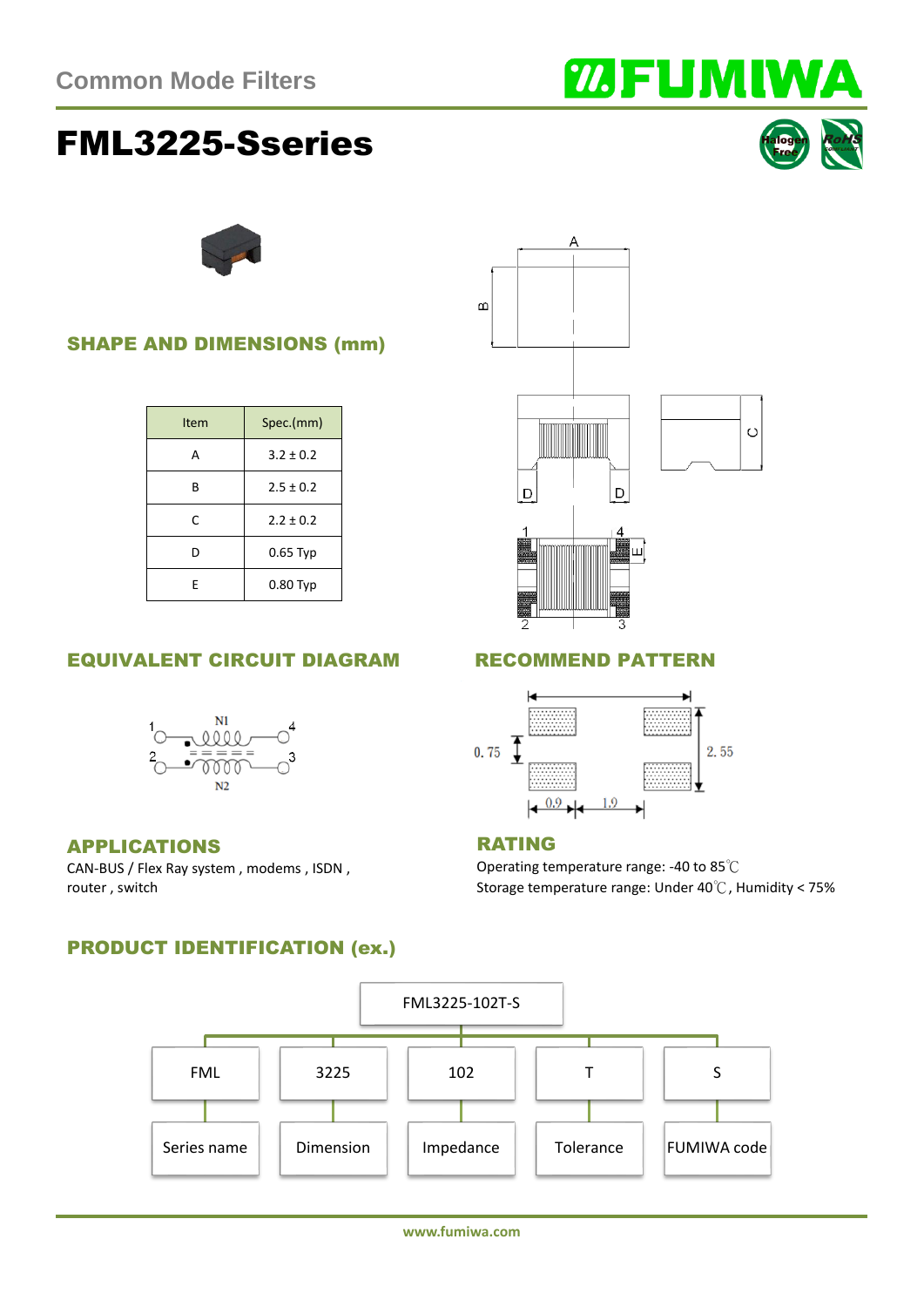

#### ELECTRICAL CHARACTERISTICS

| Part No.       | Common Mode Impedance<br>$Z(\Omega)$ @100MHz | Rated Voltage V(DC)Typ. | <b>Insulation</b><br>Resistance<br>$(MΩ)$ Min. | <b>DCR</b><br>$(\Omega)$ Max. | Rated<br>Current<br>$(A)$ Max. |
|----------------|----------------------------------------------|-------------------------|------------------------------------------------|-------------------------------|--------------------------------|
| FML3225-501T-S | 500                                          | 80                      | 10                                             | 0.08                          | 2.0                            |
| FML3225-102T-S | 1000                                         | 80                      | 10                                             | 0.10                          | 1.5                            |

\* Tolerance: T=±25%

\* If Use Wave soldering is there will be some risk. Re-flow soldering temperatures below 240 degrees, there will be unwitting risk

#### RECOMMENDED SOLDERING CONDITIONS